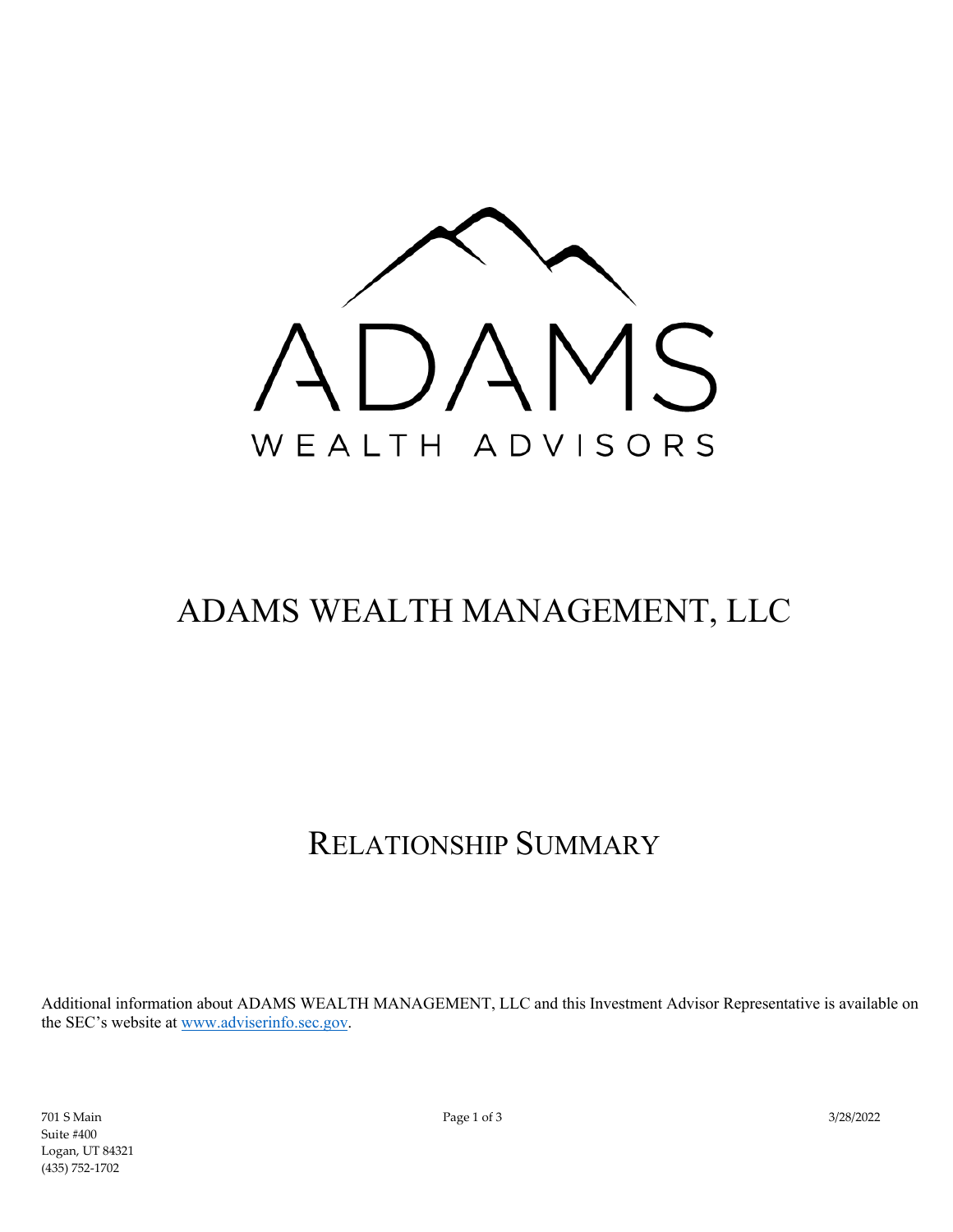# **INTRODUCTION**

We are Adams Wealth Management, and we are registered investment advisors with the SEC. Brokerage and investment advisory services and fees differ, and it is important for you to understand the difference. There are free and simple tools available to research firms and financial professionals at Investor.gov/CRS, which also provides educational materials about broker-dealers, investment advisers, and investing.

#### **RELATIONSHIPS AND SERVICES**

### **What investment services and advice can you provide me?**

We offer investment advisory services to our retail investors, which are fully described in our Form ADV Part 2A ("Disclosure Brochure"). Our investment advisory services include portfolio management, a wrap fee program, comprehensive financial planning, maximizing social security, retirement distribution, debt management, insurance, savings plans, or risk and investment allocation. Portfolio management is where we oversee your entire portfolio. We will manage your account, keeping in mind your risk tolerance and time horizon, and adjust the securities within your account as necessary to ensure the contents of your portfolio match your financial goals and needs as you have expressed them to us. We accept discretion authority to implement the recommended transactions in client accounts. The level of discretion is determined in our agreement and there are no material limitations on the authority. We do not offer advice only with respect to proprietary products. We offer advice on mutual funds, exchange-traded funds ("ETFs"). Your account may also have individual debt and equity securities and options. Comprehensive financial plans focus on your entire financial situation, whereas selective solutions focus on specific areas of concern in your finances. We do not limit our investment offerings. We do not restrict our advice only to proprietary products or a limited amount of investments, in order to ensure we can create and offer the financial plan that is most suitable for your goals and needs. In general, a minimum account size of \$500,000 is required to start a relationship with us, although that minimum may be waived at our discretion.

Additional information about our services can be found in Items 4, 5 and 7 of our Disclosure Brochure and available to all clients or by going here:<https://adviserinfo.sec.gov/firm/summary/286087>

**Conversation Starters:** Given my financial situation, should I choose an investment advisory service? Why or why not? How will you choose investments to recommend to me? What is your relevant experience, including your licenses, education and other qualifications? What do these qualifications mean?

## **FEES, COSTS, AND STANDARD OF CONDUCT**

#### **What fees will I pay?**

For investment management, we charge a regular fee for our advisory services. This fee is based on a percentage of the total assets under management. Our current fee is 2.5%. that is billed quarterly in advance. However, this fee may be negotiated on a client-by-client basis. The fee will be deducted directly from your account. The more assets there are in your advisory accounts, the more you will pay in fees. We may therefore have an incentive to encourage you to increase the assets in your account or manage them in a way where we receive higher fees.

For comprehensive financial planning, we charge a fixed fee between \$2,500 and \$10,000. This fee is negotiable on a client-by-client basis.

The charges for our wrap fee program are also negotiable, but generally range from an annual fee of 2%- 2.75% depending on the amount of assets under management. The fees associated with the wrap fee program will include most transaction costs and fees to a broker dealer that has custody of these assets.

In addition to the advisory fees paid to us, you also incur certain charges imposed by other third parties, such as broker-dealers and custodians. These charges include securities brokerage commissions, transaction fees, custodial fees, fees charged by independent managers, margin costs, charges imposed directly by a mutual fund or ETF in a client's account, as disclosed in the fund's prospectus (e.g., fund management fees and other fund expenses), deferred sales charges, odd-lot differentials, transfer taxes, wire transfer and electronic fund fees, and other fees and taxes on brokerage accounts and securities transactions.